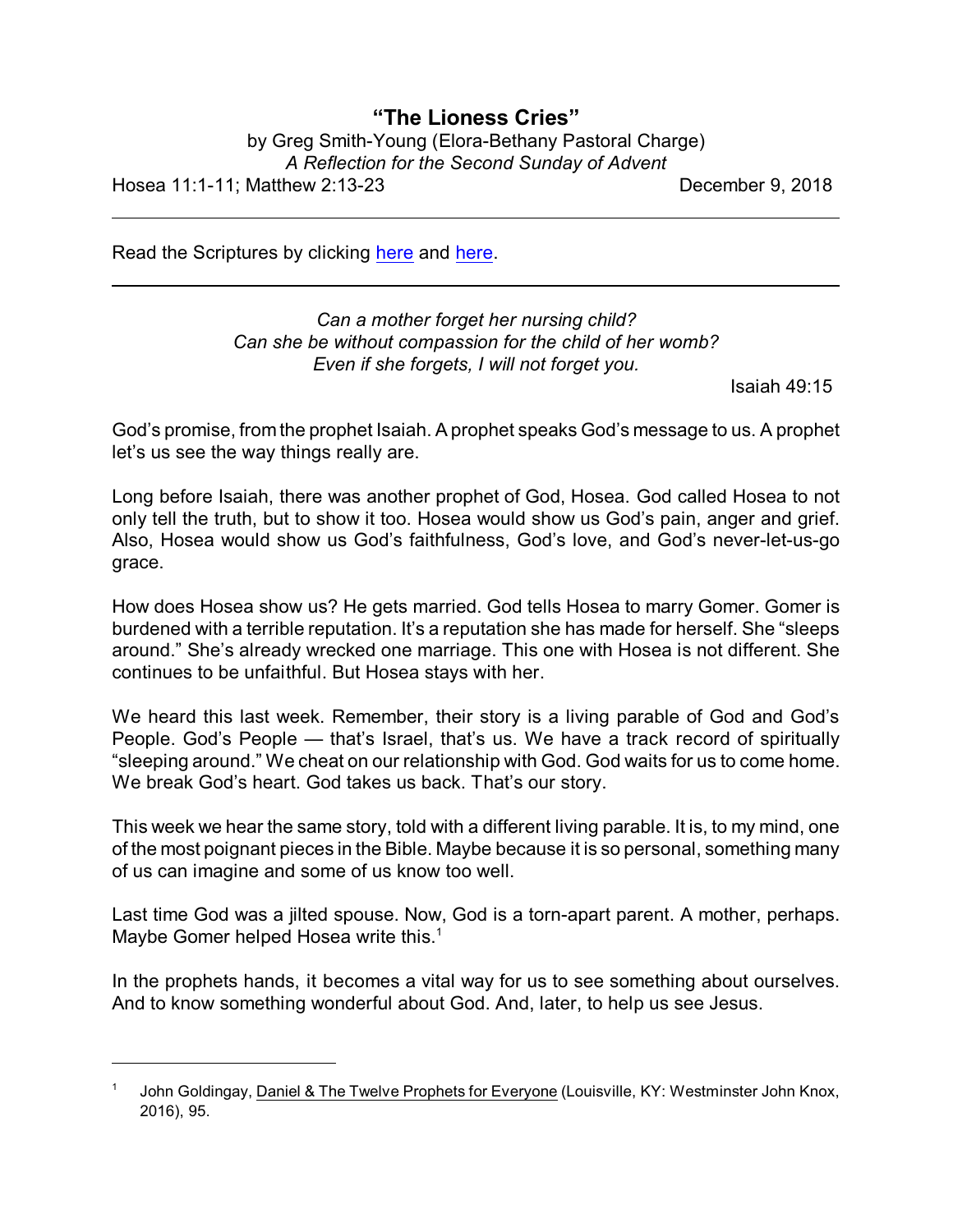## II *When Israel was a child, I loved him. Out of Egypt I called my son.*

You might know that the history of God and God's People began with a tiny and unlikely family: Abraham and Sarah and their offspring. God began with them, but it really got going generations later, when their descendants were a whole nation of people, the Hebrews. God delivered them from slavery in Egypt.

"My son," God called them. It's like God took this motley crowd of nobodies with nothing, and adopted them as God's Firstborn. Picture God, holding out holy hands, saying "come here!," catching us as we learn our first steps, and lifting us in the air with delight. Picture God, rushing to where we've fallen down, kissing our scrapes "all better." Picture God, nursing us. Picture God, holding us cheek to cheek, and swaying a soothing lullaby. Picture God, snuggling us up for the night, safe against the monsters.

This is God!

III Picture God's People, Israel, raised by the Perfect Parent.

By God's grace, through Jesus, Israel's story becomes our story too. We have been rescued by God, adopted by God, raised by God, protected by God.

This is us.

In that sort of culture, a firstborn son had entitlements and honours. As he grew, he assumed responsibilities. He would represent the father. He would upheld the father and family's honour. 2

Instead of living into this, however . . . picture us catching trouble. Breaking curfew without a care or a call. Worrying about what everyone else thinks except God. Without an gram of gratitude, an ounce of respect. Offering only curses for all the blessings.

We are healed, and we thank our lucky stars.

We are fed, and we think we have made it on our own.

We are protected, and we puff up our power.

We are taught, and we think we know everything.

<sup>&</sup>lt;sup>2</sup> Walter Brueggemann, "Who am I? Rant vs. Relationship (Hosea 11:1-11)" Day1.org (July 25, 2016). day1.org/7419-on\_scripture\_who\_am\_i\_rant\_vs\_relationship\_hosea\_11111\_by\_walter\_brueggemann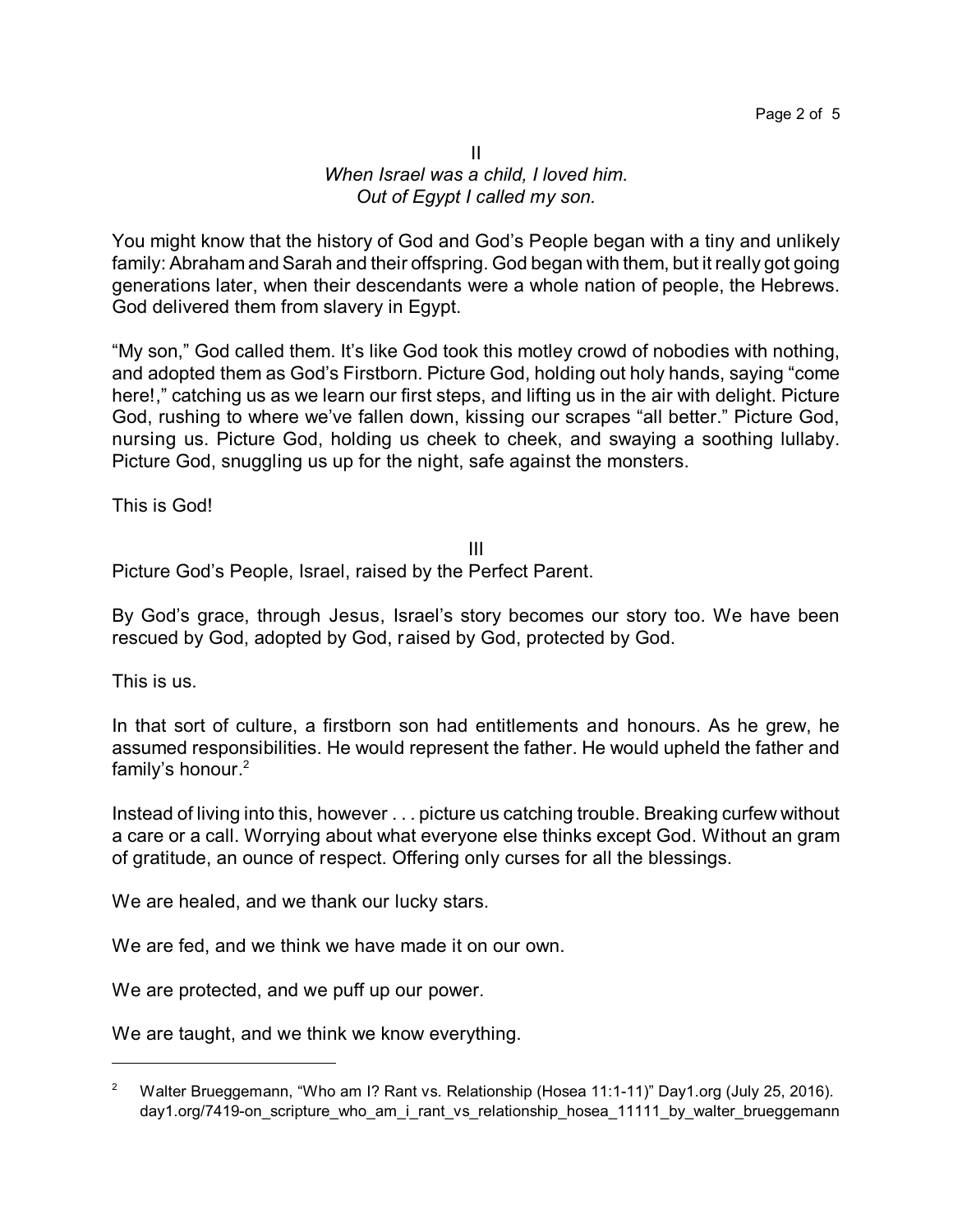We are raised, and we run out of town.

This is the parable Hosea tells. It's the story of God and God's People, God and us, God and everyone.

This is us.

IV

What have we done to God?

Hosea shifts images. God is a lioness.<sup>3</sup> (She's the one who raises the cubs.) God is mother lion . . . and she's got cubs like us! How do you think this story —Israel's story, our story— is setting up to finish off?

God is angry. It's the anger of betrayal. Not just a broken heart, but God's heart torn and trampled. Hosea voices God's anger run wild.

*Ever since I brought you out and made you my own, you've been nothing but trouble! How often can I leave the door unlocked at night, and then break down in the morning? You're off running the streets, and I'm back here dreading the flashing lights and the knock at the door. How many more times will I have to bail you out? No more. No more. No more. I can't do this any more. I'm tapped out. I'm done in. This is what you want to be. Then you've had it with me. Go back to Egypt. I'm done with you.* 

This is ugly. Is it a glimpse into the heart of God? A snarling lioness? Left bereft by her own offspring? Ready to devour them?

God is love!

And love hurts.

What have we done to Her?

This is God!

<sup>3</sup> I'm bringing the image of lion in verse 10 forward in the story, to my re-telling of verses 5-7.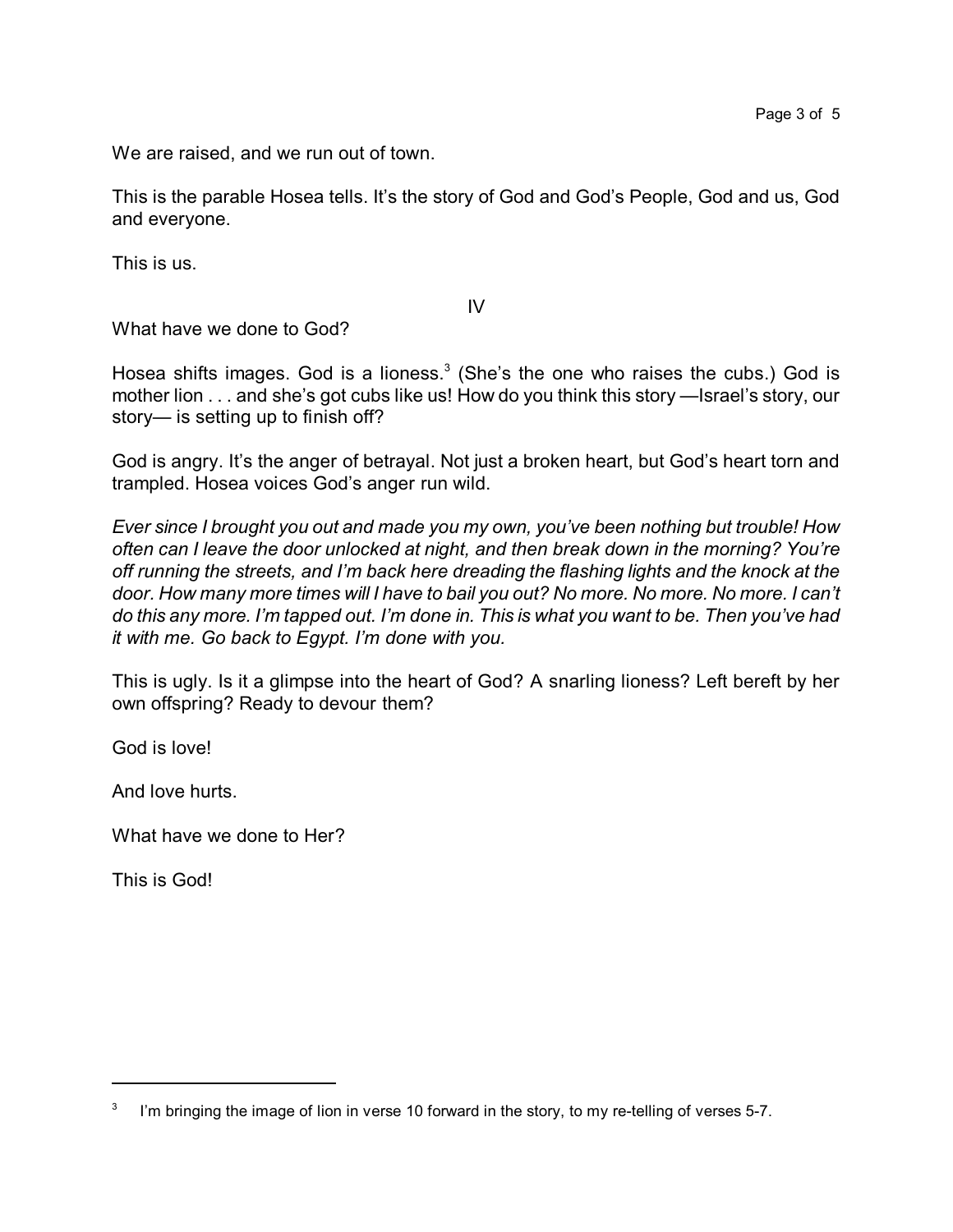IV

But God is not us.

*My heart turns within me. My compassion grows warm and tender. I won't act on the heat of my anger. I won't destroy my child.<sup>4</sup>*

*For I am God, and not a human being.<sup>5</sup> I am the Holy One in your midst.*

Remember how I began, with the prophet Isaiah:

*Can a mother forget her nursing child? Can she be without compassion for the child of her womb? Even if she forgets . ..* 

Some mothers do forget, fathers too. We all let down our kids in some ways. Sometimes our children tear us apart.

But God is not us.

*Even if a parent forgets, I will not forget you.*

*For I am God . . . the Holy One in your midst.*

Thank God!

God is the Lioness who cries out. She roars and her cubs come trembling from where they've wandered off too. (Of course they tremble; their mom's a lioness!) We are trembling, because this is God, and we have run off. Still, we come back, and come home.

And God delights in God's child.

<sup>&</sup>lt;sup>4</sup> The Hebrew word is "Ephraim." It was one of the names used for Israel, the Northern Kingdom after the civil war that divided it from Judah.

<sup>&</sup>lt;sup>5</sup> The Hebrew word is "ish." That is not the ususal word for the collective humanity ("mankind"). Rather, it specifically means "male" or "man." I'm not sure of its significance here, though John Holbert's analysis is interesting. See "A God We Hardly Know: Reflections on Hosea 11:1-11" (July 29, 2013) www.patheos.com/Progressive-Christian/God-We-Hardly-Know-John-Holbert-07-30-2013.html